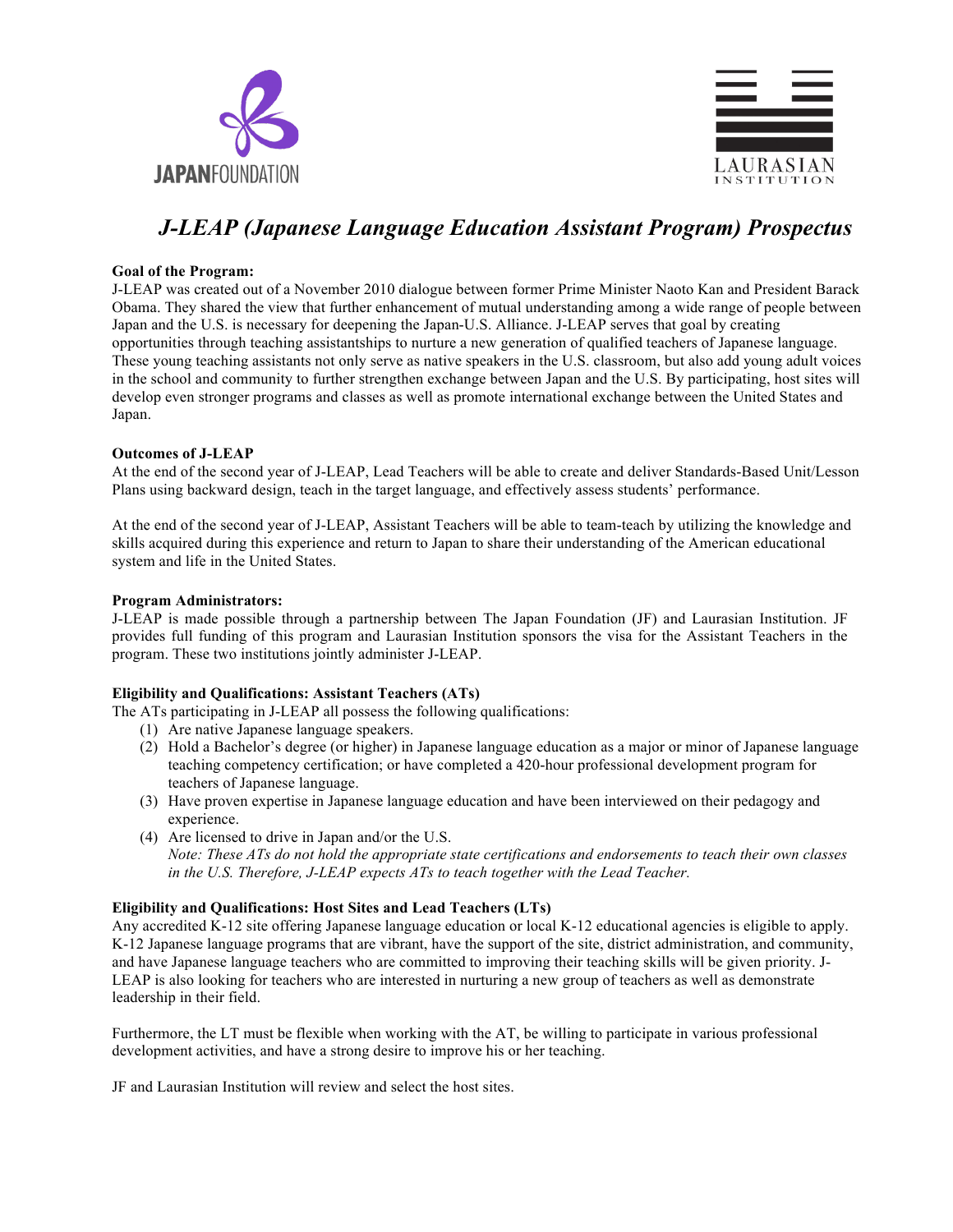# **Benefits of This Program:**

- (1) The host site's Japanese language teacher can strengthen the Japanese language program by co-teaching with the AT, up to two years.
- (2) The AT's compensation is *fully* covered by JF; therefore, participation in the program is a cost-effective way to provide additional support to a Japanese language and culture program.
- (3) During each participation year, a \$1,000 grant will be provided to the host sites to enable the purchase of teaching materials and support activities.
- (4) Bringing an AT into the classrooms gives students the opportunity to hear and learn authentic Japanese language from a different Japanese speaker, to interact with a native Japanese speaker (or a different native speaker), and to be exposed to authentic communication between the Japanese language teacher and AT.
- (5) The community gains an AT who is a cultural promoter, engaging in cultural events and activities in the area.
- (6) Professional development for the LT.
- (7) LT receives high quality of care and professional support from specialists throughout the program.

#### **Host Site's Responsibilities:**

- (1) Sign a contract with Laurasian Institution agreeing to the terms and conditions of J-LEAP.
- (2) Assign an assistant position to the AT. Responsibilities may include: assisting teachers of Japanese language for approximately 15-20 hours/week of student contact hours; developing curricula and programming; and creating teaching materials, grading, and planning cultural enrichment activities. Working more than 40 hours/week should not become the norm.
- (3) Provide a host family with whom the AT will live until November 30 of the first year. After this period has expired, the AT and host family may continue the homestay experience, if mutually agreeable. If the AT prefers other living arrangements, such arrangements are the responsibility of the AT. Should the host family situation not work out after reasonable effort on the AT's side, the host site and LT are responsible for finding an alternate host family.
- (4) Recognize the Japanese language teacher as the AT's supervisor. This person will support the AT with professional matters at work and also help the AT adjust to the community.
- (5) Send the LT to Arrival Training to meet and work with the AT. (New Lead Teacher Training and In-Service Training for second year LTs will be held in late July. The LT's travel, lodging, and most meal expenses will be covered by J-LEAP.)
- (6) Provide for any non-travel costs incurred in order to support the LT's attendance at Arrival Training in the first year and In-Service Training in the second year (e.g. covering substitute costs).
- (7) Verify the site's intent to continue the Japanese program beyond the AT's two-year term.
- (8) Provide a working space in the classroom or department office and a parking space at no cost.

# **Lead Teacher's Responsibilities:**

- (1) Attend Arrival Training in late July (excluding travel) in the first year and In-Service Training in late July at the beginning of the second year (attendance at both are mandatory).
- (2) Guide AT in goals and expectations of the Japanese language program
- (3) Maintain contact with Laurasian Institution as needed and through a written reporting mechanism
- (4) Provide regular feedback to the AT (at least once a week during the first 3-4 months)
- (5) Assist the AT in acclimating to the community and find someone to help AT with "settling in" issues (e.g. purchase of car and car insurance).
- (6) Agree to serve as a "mentor" to future LTs.
- (7) Understand that the AT is not a certified teacher; thus, ATs are not allowed to teach alone in the classroom.

# **Compensation of ATs:**

JF provides the ATs with the following compensation:

- (1) Relocation Cost: airfare (economy class) and moving costs between Japan and the host site.
- (2) Housing Cost: the ATs will provide \$500/month compensation to the host family. This compensation is for room, board, and sharing the host family's American life with the AT. When living independently in an apartment or house, the AT will receive up to \$800/month as a housing allowance.
- (3) Transportation Cost: stipend to defray the cost of a car and auto insurance.
- (4) Health Insurance: the ATs will receive funds to cover full health insurance. Each AT is responsible for understanding their policy. J-LEAP does not provide dental coverage.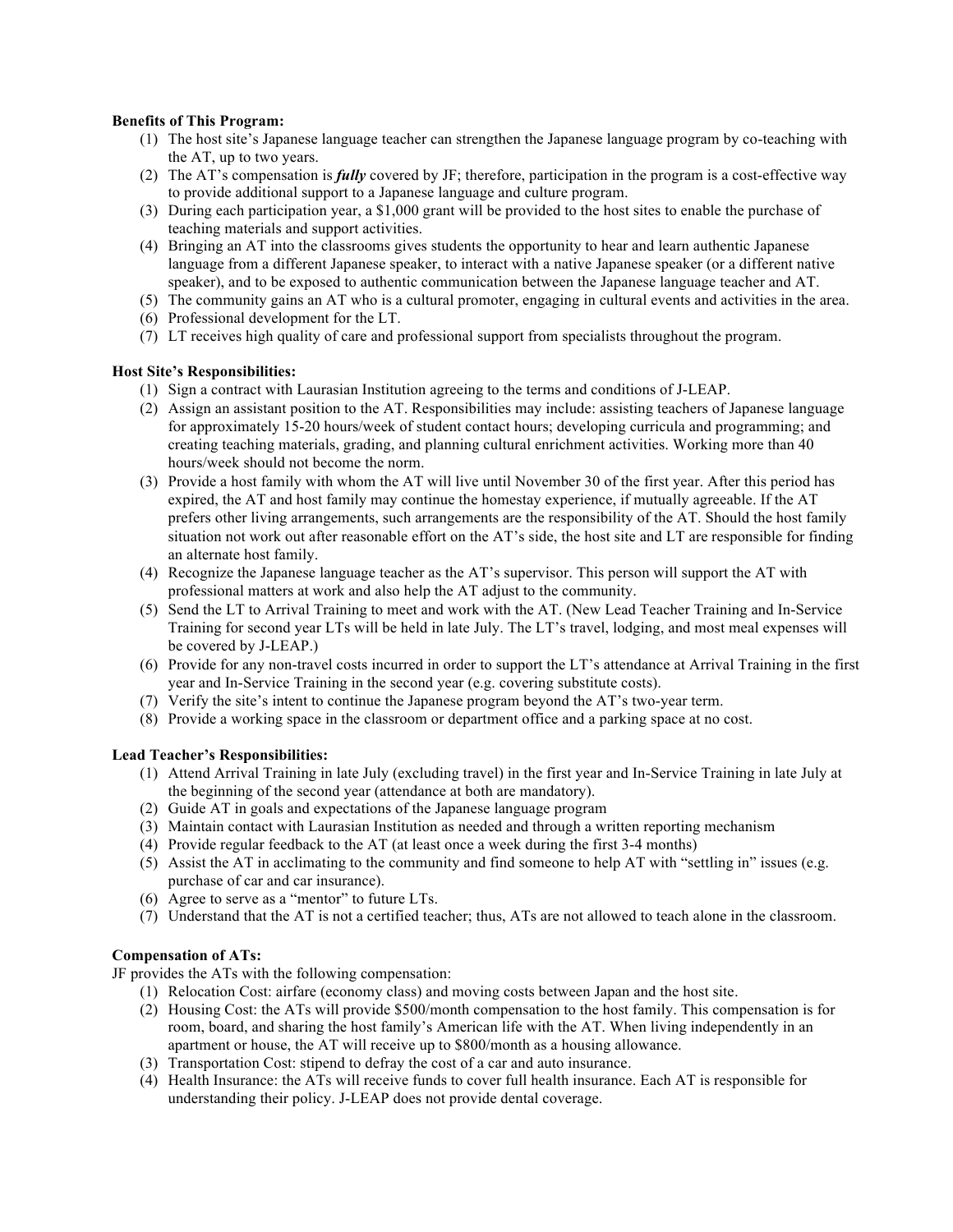# **Two-Year Program Timetable**

| October                              | Host site, AT recruiting begins                                                                                                                                                                                                                                                        |
|--------------------------------------|----------------------------------------------------------------------------------------------------------------------------------------------------------------------------------------------------------------------------------------------------------------------------------------|
| Early January                        | Host site application deadline                                                                                                                                                                                                                                                         |
| February-March                       | JF and Laurasian Institution review applications, conduct video<br>(Skype) interviews with potential LTs; conduct in-person<br>interviews with potential ATs; LTs and ATs are selected                                                                                                 |
| April                                | Host sites announced; approved host sites review and sign<br>program contracts with Laurasian Institution; sites are notified of<br>their AT in order to begin host family search. (LTs/host families<br>should not contact the AT until after Pre-Departure Training in<br>May/June.) |
| May/June                             | Pre-Departure Training (only for new ATs), school assignments<br>announced. ATs sign program contract and apply for (J-1<br>exchange visitor) visas                                                                                                                                    |
| Early July                           | Host Family Interview Form, Information Form, and photos due                                                                                                                                                                                                                           |
| Late July<br>Beginning of First Year | ATs arrive in the U.S. and participate in Arrival Training<br>LTs join Arrival Training<br>Second-year participants join In-Service Training                                                                                                                                           |
| October/November – First Year        | Site visits to new J-LEAP sites; Follow-Up Training (only for<br>new ATs)                                                                                                                                                                                                              |
| October/November – First Year        | JF and Laurasian Institution staff visit new host sites to observe a<br>few classes as well as meet with the LT, AT, and others as<br>needed                                                                                                                                           |
| Late July – Second Year              | <b>In-Service Training</b>                                                                                                                                                                                                                                                             |
| Summer of Following Year             | End of two-year program cycle                                                                                                                                                                                                                                                          |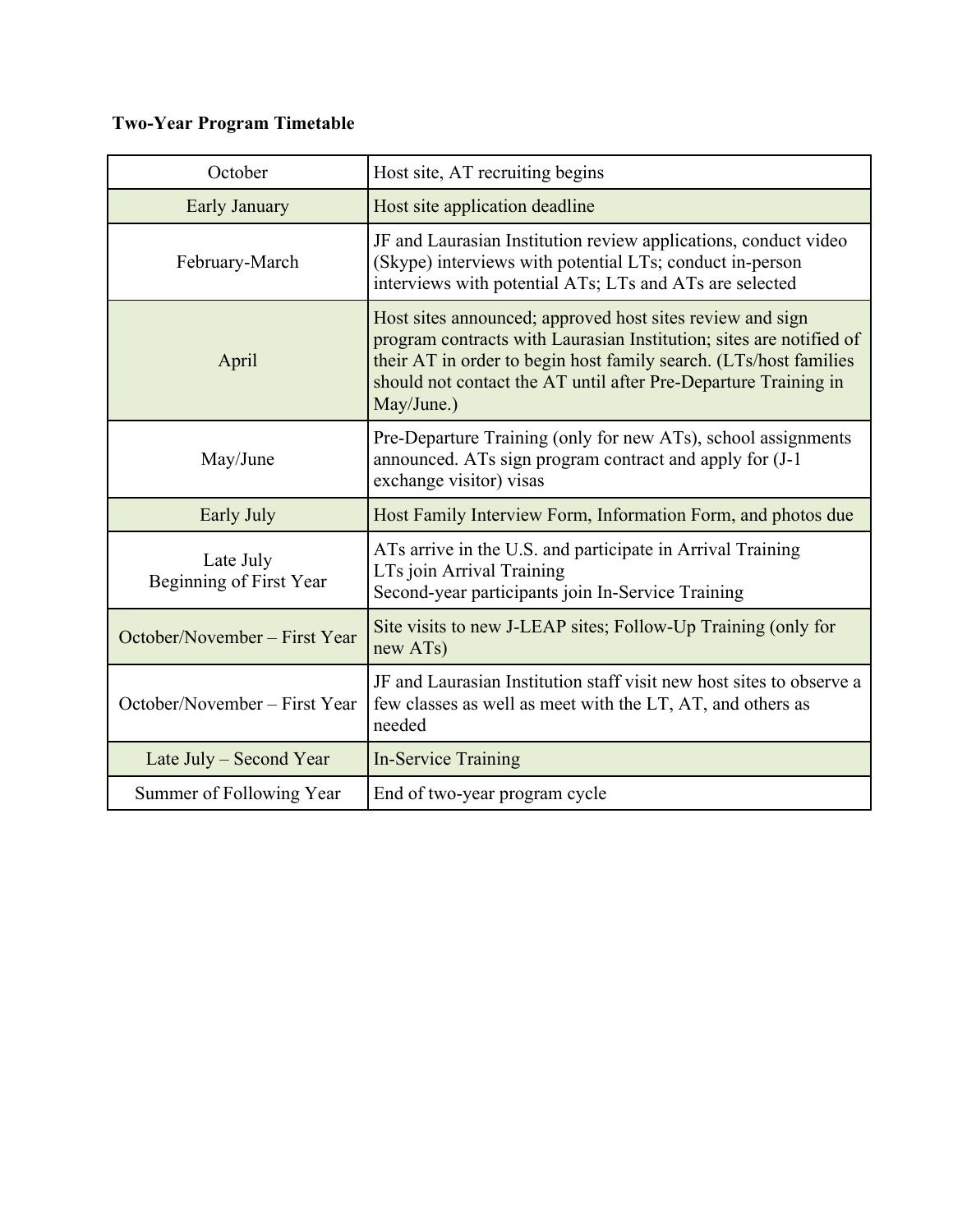# **Conditions**

- (1) Host sites may apply for only one AT. Host sites may apply for another AT in the future, but the applying LT will need to participate in the selection process again, with no guarantee of selection.
- (2) The AT's contract is one year, renewable (if mutually agreeable) once, for a two-year maximum. The AT will work at the host site from the summer of the first year until the end of the contract period (no later than two weeks after the last day of school in contracted year).
- (3) ATs are provided a visa that enables them to stay in the U.S. for no more than two years. They must return to Japan after completing the program. This program is designed as a short-term solution to the shortage of assistance to Japanese teachers in the United States and the needs of young adult exchange between Japan and the U.S. The ATs shall not be expected to permanently fill any full or part-time positions. Participating schools are required to certify that the ATs will not permanently replace full- or part-time employees. The program is not designed to recruit and train non-citizens for permanent employment in the U.S.
- (4) Participating schools and districts, under contract with Laurasian Institution, serve as host sites. In compliance with J-1 exchange visitor regulations, ATs can only be assigned to teach K-12 students in accredited primary or secondary schools.
- (5) The Japanese ATs' strengths and expertise are in language teaching. They are most qualified to assist Japanese language and culture classes. They may also serve as cultural resources to support other subjects such a social studies, art, music, international studies, etc.
- (6) The AT is eligible for all holidays observed by the host site. In the case of emergencies, the AT is allowed to return to Japan with consent from the host site, JF, and Laurasian Institution. Salary will be adjusted by JF based on the number of days that the AT will be absent from school.
- (7) If an applicant moves to the interview round, J-LEAP will ask for contact information of a reference who can attest to the applicant's capacity as a teacher or mentor.

#### **Additional Support Provided During the Program**

- (1) Laurasian Institution organizes Arrival, Follow-Up, and In-Service Training for program participants. Training is designed to introduce ATs to living and working in the United States, the U.S. education system, and cross-cultural communication. LT/AT pairs also work to develop a strong teamwork ethic.
- (2) Laurasian Institution and The Japan Foundation Los Angeles design professional development training that covers topics related to curriculum development, teaching methodologies, and practices in the U.S.
- (3) JF and Laurasian Institution provide ongoing support to the ATs by offering professional guidance and resources.
- (4) JF and Laurasian Institution maintain ongoing communication with all the ATs through email and by phone to check on their work progress in the U.S.